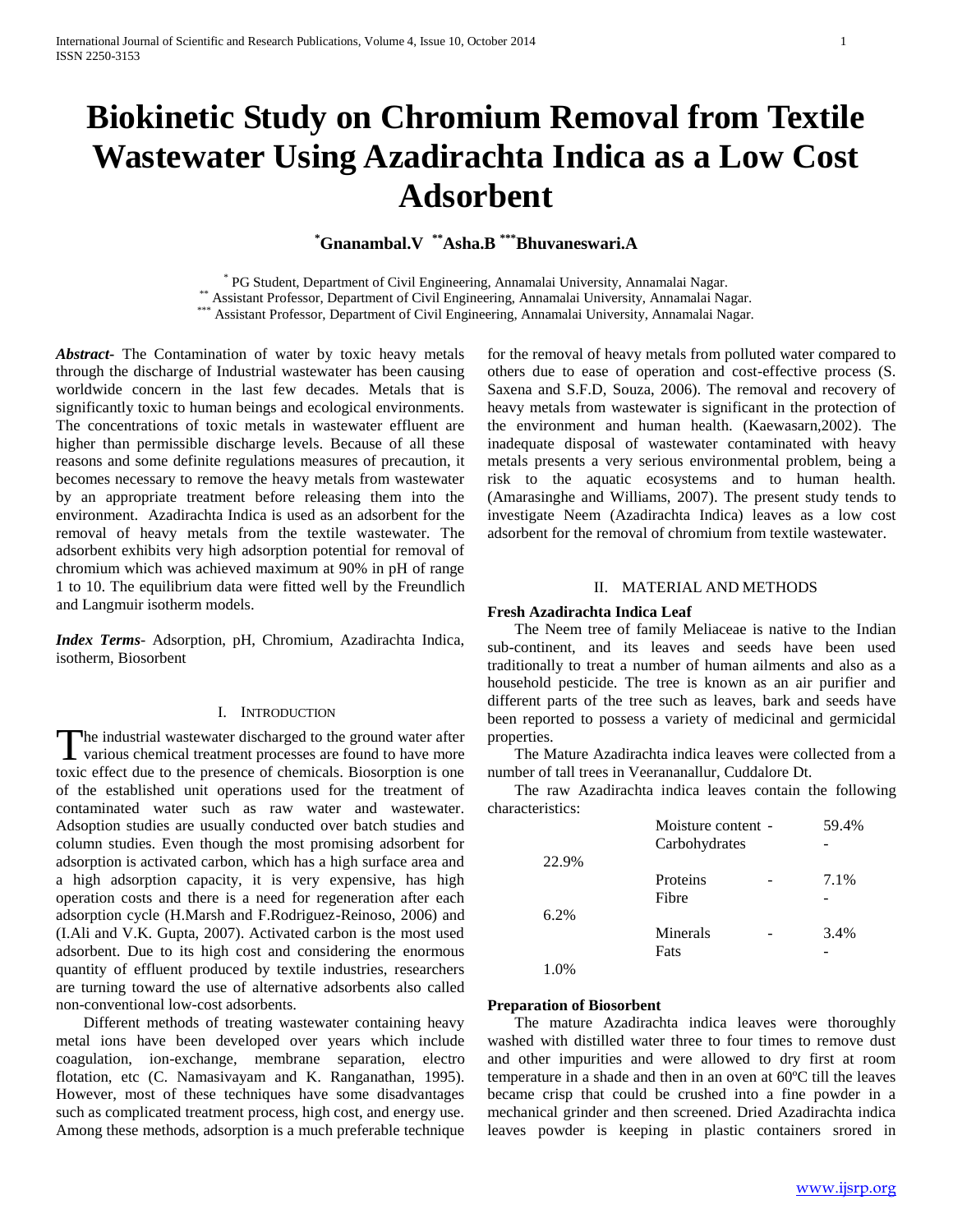humidifier for further use. This fine powders were used as an biosorbent. In the present study the powdered materials in the range of 300 microns of average particle size were then directly used as biosorbent without any pretreatment.

# **Biosorption Study**

 A known quantity of biomass is taken and added with the industrial wastewater and the mixture is placed over the mechanical shaker. The samples were taken out at a specific duration of time and centrifuged at 1000 rpm for 15min. The supernatant liquid was separated low residual Chromium ions is analyzed by Atomic Adsorption Spectrophotometer.

## **Sampling Data**

 The textile dye waste samples were collected from the Loyal Superfabrics Private Limited, Cuddalore District. The analysis of parameter was carried out in occordance with Standard Methods, APHA (2000).

 The adsorption capacity of the biosorbent at equilibrium was calculated using the equation.

$$
q_e = \frac{(C_0 - C_e)V}{m}
$$

where

 $q_e$  = Adsorption capacity of the biosorbents at equilibrium (mg/g)  $C_0$  = The initial concentration of the adsorbate in solution (mg/l)  $C_e$  = The equilibrium concentration of the adsorbate in solution  $(mg/l)$ 

 $V =$ The volume of the solution (1)

 $m =$ The Mass of the biosorbent used  $(g)$ 

# III. RESULTS AND DISCUSSION

### **Effect of Adsorbent**

 The percentage adsorption of the dye, on Neem Leaf Powder for removal of Chromium at pH 7 was (0.5gm, 1gm, 1.5gm and 2gm) depicted in Fig. 1. Neem Leaf Powder dose of 0.5gm showed 68.57% removal at 30 minutes contact time but the adsorption increased to 88.5% for 150 minutes. On the other hand, if the Neem Leaf Powder dose was increased to 2.0gm, the adsorption % was achieved from 85.24 to 90% at 150 minutes.



**Fig.1 Characteristics curves on Time Vs % removal effect of Cr for Neem Leaf powder (NLP)**

#### **Influence of pH**

 The solution pH is one of the parameter having considerable influence on the biosorption of metal ions, because the surfaces changes density of the adsorbent and the charge of the metallic specimen present on the pH. In the present work, the extend of Chromium biosorption was investigated in pH range 1 to 10 with a constant amount of Neem leaf powder for 0.5gm/100ml. A

maximum chromium of 86.6% (10mg/g) was reported at  $pH=3$ onto treated sawdust (Volesky et al., 1995) as pH was varied from 2 to 10. The results are shown in Fig. 2. The percentage removal of the metal was increased from 70.30 to 88.95% for 0.5gm/100ml and percentage. Biosorption was increased steeply from 84.28 to 90.00% (2gm/100ml) as pH increase from 1 to 7.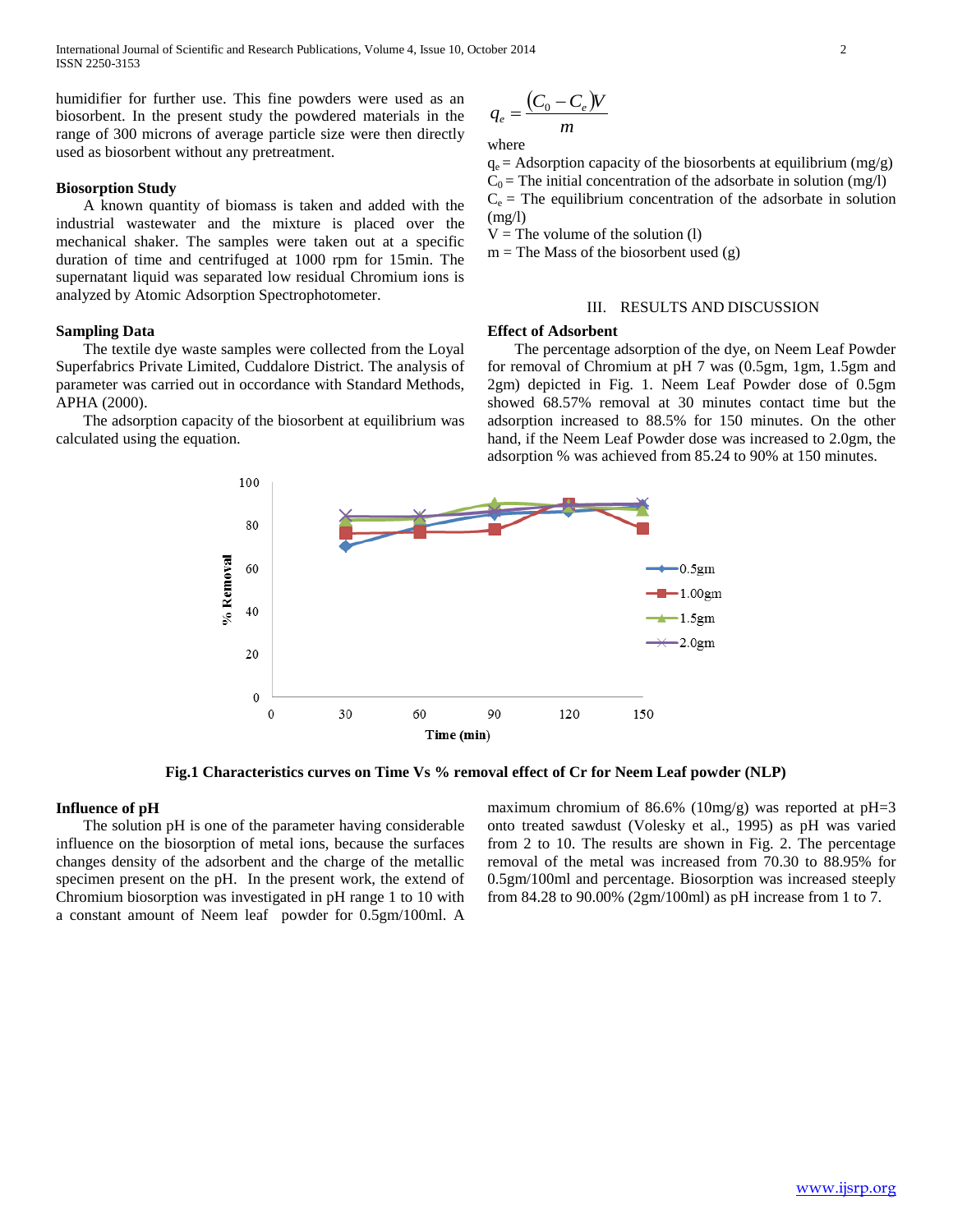

**Fig. 2 Characteristics curves on pH Vs % removal of Cr for Neem Leaf Powder**

# **Effect of Adsorbent Dosage**

 The % removal of chromium was increased with the increase in adsorbent dosage. In case of Neem, the % removal was



**Fig.3 Characteristics curves on effect of dosage Vs % removal of Cr for Neem Leaf Powder Kinetics of biosorption**

# *Freundlich isotherm*

 The Freundlich equation predicts that the concentrations of metal ion on the adsorbent will increase as long as there is an increase in the metal ion concentration in liquid, as represented by Eq. $(1)$ .

K C ............................................(1) m x 1/ <sup>n</sup> F e

where  $x/m$  is the mass of adsorbate adsorbed per unit mass of adsorbent,  $K_F$  is Freundlich capacity factor,  $C_e$ , is equilibrium concentration of adsorbate in solution after adsorption and 1/n represents Freundlich intensity parameter. The constants in Freundlich isotherm can be determined by plotting log *(x/m)*  versus  $\log C_e$  from the best-fit straight line.

#### *Langmuir isotherm*

 The Langmuir adsorption isotherm assumes that the adsorbed layer is one molecule in thickness and that all sites are equal, resulting in equal energies and enthalpies of adsorption. The sorption data were analyzed according to the linear form of the Langmuir isotherm, as represented in Eq (2).

increased from 70.30% to 90% as the amount of Neem powder

increased from 0.25 gm/L to 2 gm/L as shown Fig.3.

......................................................(2) a 1 C 1 ab 1 x m e 

 where *x/m* is the mass of adsorbate adsorbed per unit mass of adsorbent, C<sup>e</sup> . is equilibrium concentration of adsorbate in solution after adsorption, a is a Langmuir constant which is a measure of adsorption capacity expressed in mg/g and *b* is also a Langmuir constant which is a measure of energy of adsorption expressed in 1/mg.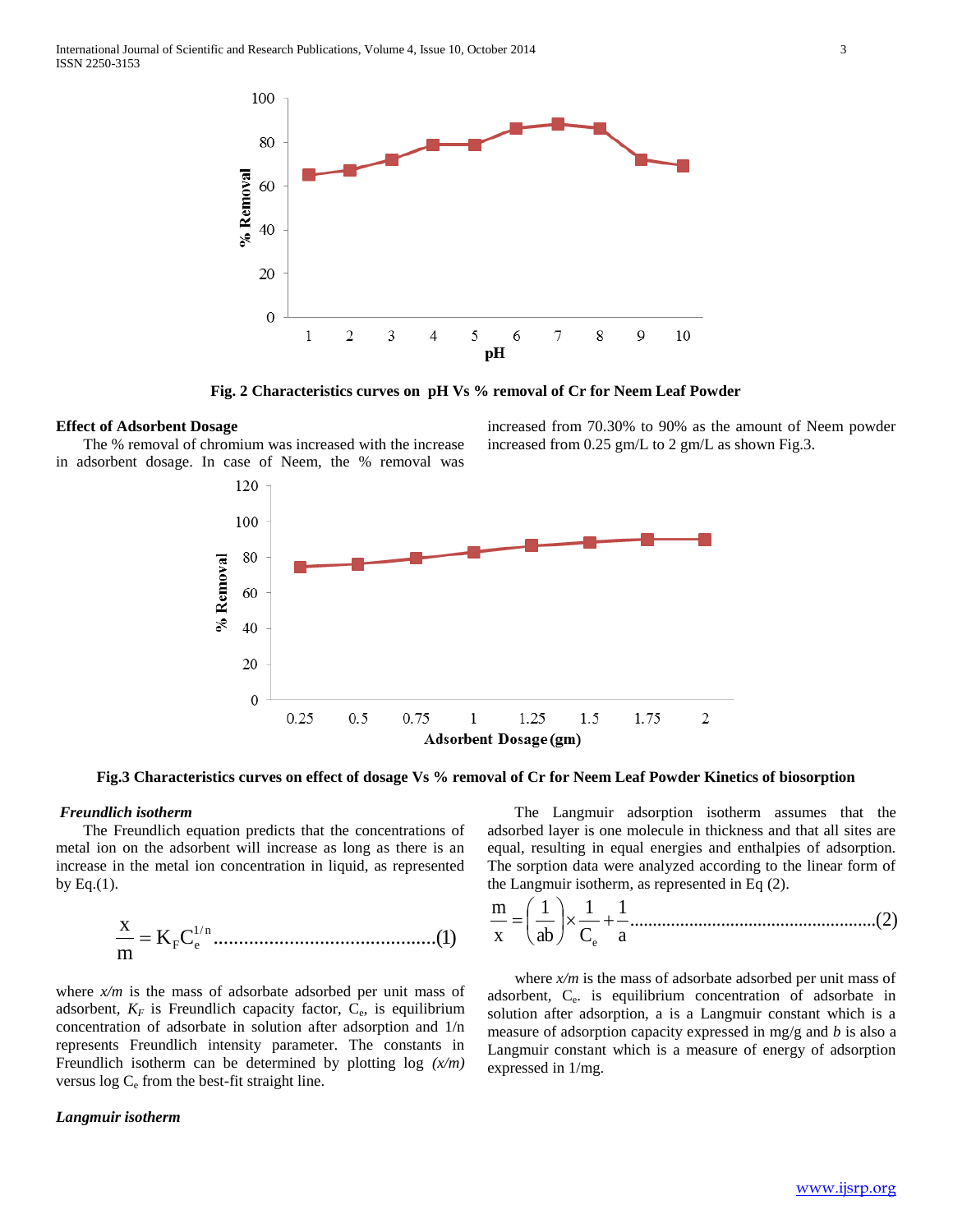

**Fig.4 Linearised Langmuir isotherm plot for the adsorption of Cr by Neem Leaf powder**

| Intercept a |     | $=$    | $-2.817$             |
|-------------|-----|--------|----------------------|
| Slope b     | $=$ | 19.128 |                      |
| Ce(x/m)     | $=$ |        | $-0.0185 + 0.052$ Ce |

# **Langmuir Isotherm characteristics**

| I SYSTEM         | a in $(l/mg)$ | $b$ in $(mg/g)$ | Ce $(x/m) = 1/(ab) + (1/b)$ Ce | $R^2$ |
|------------------|---------------|-----------------|--------------------------------|-------|
| Neem leaf powder | 14.538        | 0.1054          | $Ce(x/m) = -0.0185 + 0.052Ce$  | 0.897 |

# **Freundlich adsorption isotherm**

Log(x/m)=log  $k + (1/n)$  log Ce

 The intercept 1/n is the estimation of the sorption capacity and K is an estimate of sorption intensity.

 The experimental results are shown in Fig.5 and fitted in Freundlich model.



**Fig. 5 Linearized Freundlich Isotherm plot for the adsorption Cr by Neem leaf powder**

| Intercept k | $= -3.175$                |
|-------------|---------------------------|
| Slope $1/n$ | $= 19.07$                 |
| log(x/m)    | $=$ log k+ $(1/n)$ log Ce |
| log(x/m)    | $=0.50 + 19.07 \log Ce$   |

# **Freundlich Isotherm characteristics**

| $\sim$ $\sim$<br>⊺N ∕I<br>----<br>$\overline{\phantom{a}}$<br>_____ | $-$<br>. | $1/\mathrm{n}$<br>$-1 - 1$ | . .<br>$ -$ |
|---------------------------------------------------------------------|----------|----------------------------|-------------|
|---------------------------------------------------------------------|----------|----------------------------|-------------|